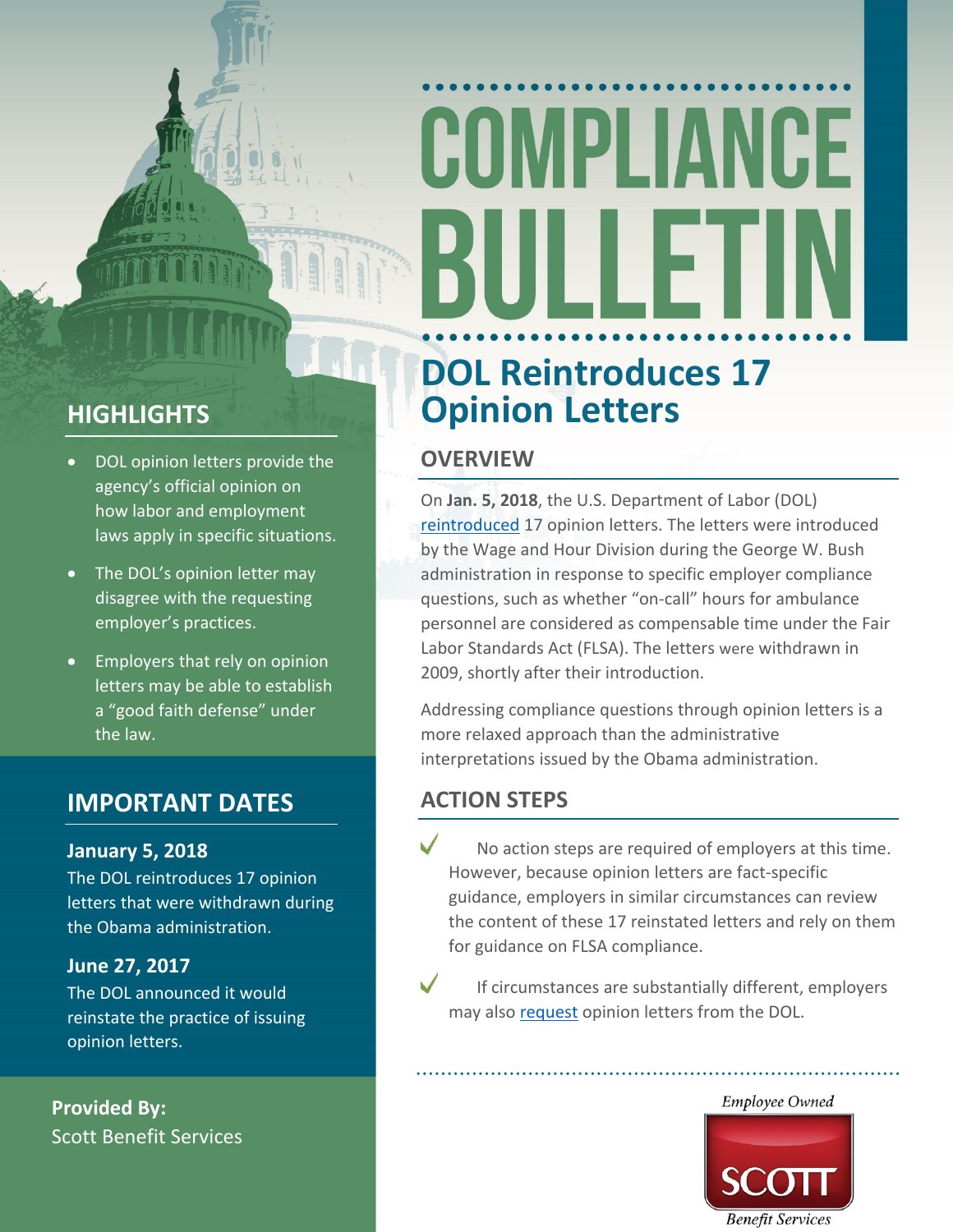### **Opinion Letters**

Opinion letters provide the DOL's official opinion on how labor and employment laws apply in specific situations.

The DOL issues opinion letters after receiving an employer's request for clarification on how the law should be interpreted in specific scenarios. For example, multiple opinion letters present the DOL's opinion on whether FLSA exemptions apply to specific employment positions.

As a result, opinion letters are fact-specific and employers can rely on them for guidance to the extent that the facts in their circumstances align with the scenarios described in the letter.

Publishing opinion letters is a labor-intensive process and employers that request one may need to wait several months to receive a response from the DOL. In addition, while the DOL reviews all opinion letter requests, it has traditionally only answered a few, at its discretion. The DOL has published instructions on how to request opinion letters on its [website](https://www.dol.gov/whd/opinion/opinion-request-1.htm).

#### **Impact on Employers**

Opinion letters can be extremely helpful for employers that are trying to understand their legal responsibilities, particularly in areas where the law seems to be outdated or where compliance with one legal obligation interferes with compliance with another.

Indeed, employers that receive an answer to their request can rely on the answer they receive in their efforts to comply with their legal obligations. Employers are also encouraged to review past [opinion](https://www.dol.gov/whd/opinion/flsa.htm) letters and other DOL guidance to obtain a clearer understanding of their obligations.

However, an employer that seeks the DOL's opinion regarding a specific situation should understand the risk that the DOL may not agree with its practices, so employers should consider this alternative carefully.

In addition, while employers can rely on an opinion letter, employers should also remember that opinion letters are merely guidance—they are not the law, and they are not binding. This means that DOL inspectors, auditors and judges may disagree with opinion letters and find noncompliance even when the employer is following the advice given by an opinion letter.

#### **Good Faith Defense**

However, employers that rely on opinion letters may be able to establish a good faith defense under the law. The good faith defense principle allows noncompliant employers to minimize the risk of penalties if they can prove they were making an honest effort to comply with the law.

This Compliance Bulletin is not intended to be exhaustive nor should any discussion or opinions be construed as legal advice.  $2$ Readers should contact legal counsel for legal advice.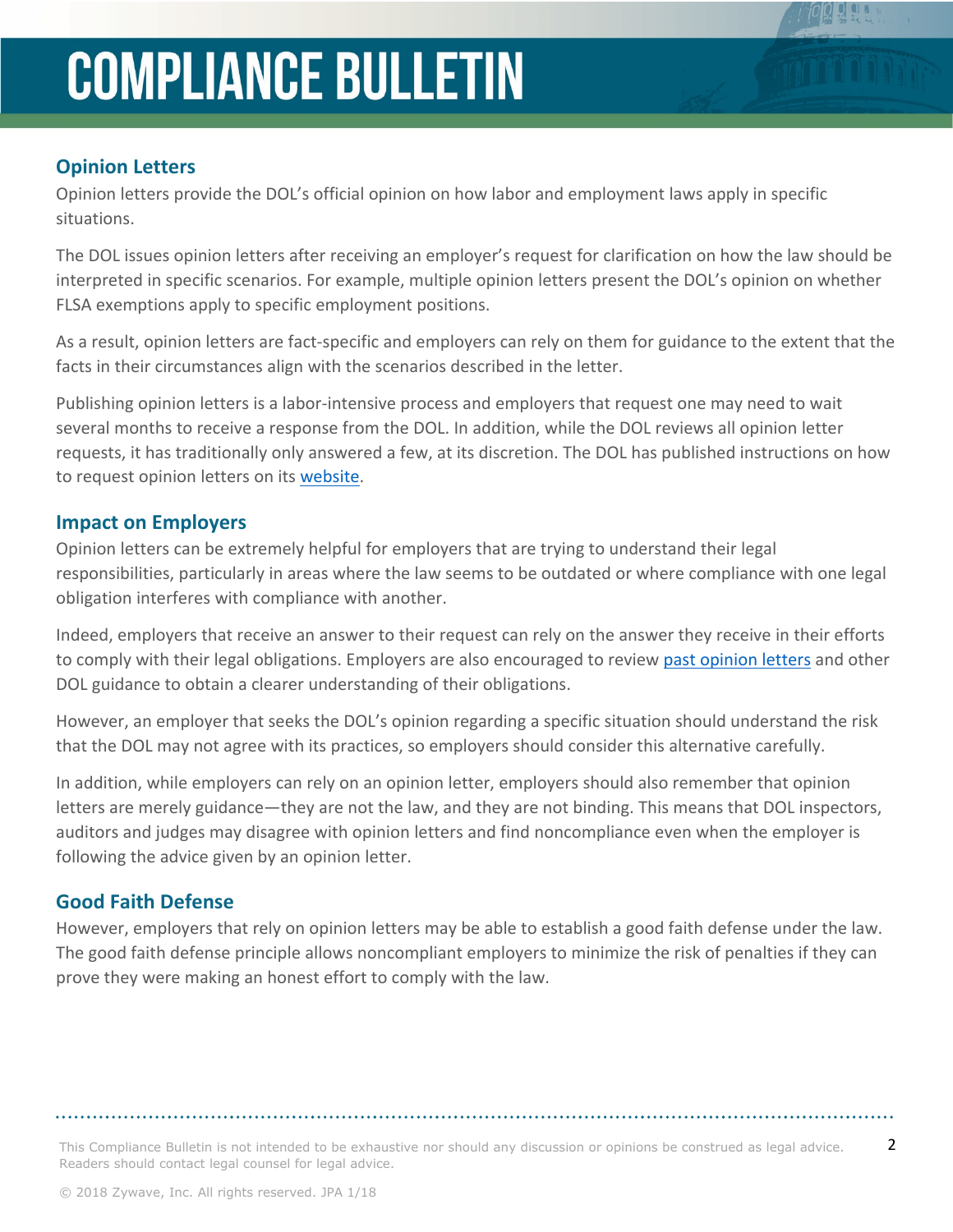### **Summary of Reintroduced Opinion Letters**

Below are the 17 reintroduced opinion letters followed by a brief summary of the topics they cover:

| <b>Number</b> | <b>Guidance Summary</b>                                                                                                                                                                                                                                                                                                                                                                                                                                                                                                                                                                                                                                                                                                                                                                                                                                                                                                                              |
|---------------|------------------------------------------------------------------------------------------------------------------------------------------------------------------------------------------------------------------------------------------------------------------------------------------------------------------------------------------------------------------------------------------------------------------------------------------------------------------------------------------------------------------------------------------------------------------------------------------------------------------------------------------------------------------------------------------------------------------------------------------------------------------------------------------------------------------------------------------------------------------------------------------------------------------------------------------------------|
| FLSA2018-17   | Exempt status for construction supervisors employed by homebuilders<br>[The DOL link to actual opinion letter was defective at the time this document was created.]                                                                                                                                                                                                                                                                                                                                                                                                                                                                                                                                                                                                                                                                                                                                                                                  |
| FLSA2018-16   | Volunteer work for joint employers<br>Individuals that work for pay as an employee of an employer cannot "volunteer" the same services for<br>that employer, nor for any joint employer.                                                                                                                                                                                                                                                                                                                                                                                                                                                                                                                                                                                                                                                                                                                                                             |
| FLSA2018-15   | Administrative exemption status for product demonstration coordinators<br>Clarifies how the following primary duties fall within the scope of the FLSA's administrative<br>exemption:<br>Developing and implementing strategies for recruiting and maintaining relationships with<br>$\bullet$<br>demonstrators;<br>Deciding how much effort to devote to expanding the pool of demonstrators;<br>$\bullet$<br>Ensuring that a demonstrator executes a contract before conducting an event;<br>$\bullet$<br>Receiving and resolving demonstrator complaints;<br>$\bullet$<br>Ensuring that the appropriate number of demonstrators staff events and are fully prepared for<br>$\bullet$<br>them;<br>Determining the order in which to staff events, acting as liaison to managers of retail locations<br>$\bullet$<br>where events are scheduled; and<br>Developing a contingency plan for demonstrator no-shows or late cancellations.<br>$\bullet$ |
| FLSA2018-14   | Permissible and impermissible salary deductions for exempt, salaried employee absences<br>When absences are caused for personal reasons, the FLSA allows employers to make full-day<br>$\bullet$<br>salary deductions for exempt employees. The FLSA, however, does not allow for salary<br>deductions for partial-day absences.<br>Deductions from salary caused by sickness or disability (including work-related accidents) must<br>$\bullet$<br>follow the rules set out by the employer's bona fide plan, policy or practice of providing<br>compensation for loss of salary occasioned by sickness or disability.                                                                                                                                                                                                                                                                                                                              |
| FLSA2018-13   | Administrative and executive exemption status analysis for fraud/theft analysts and agents<br>Clarifies why the following primary duties fall within the scope of the administrative exemption:<br>Managing the collection of intelligence information;<br>$\bullet$<br>Coordinating the collection efforts of area personnel; and<br>$\bullet$<br>Evaluating and approving information to ensure accuracy and relevancy.<br>$\bullet$<br>Clarifies why the following primary duties do NOT fall within the scope of the administrative<br>exemption:<br>Conducting investigations;                                                                                                                                                                                                                                                                                                                                                                  |

This Compliance Bulletin is not intended to be exhaustive nor should any discussion or opinions be construed as legal advice.  $3$ Readers should contact legal counsel for legal advice.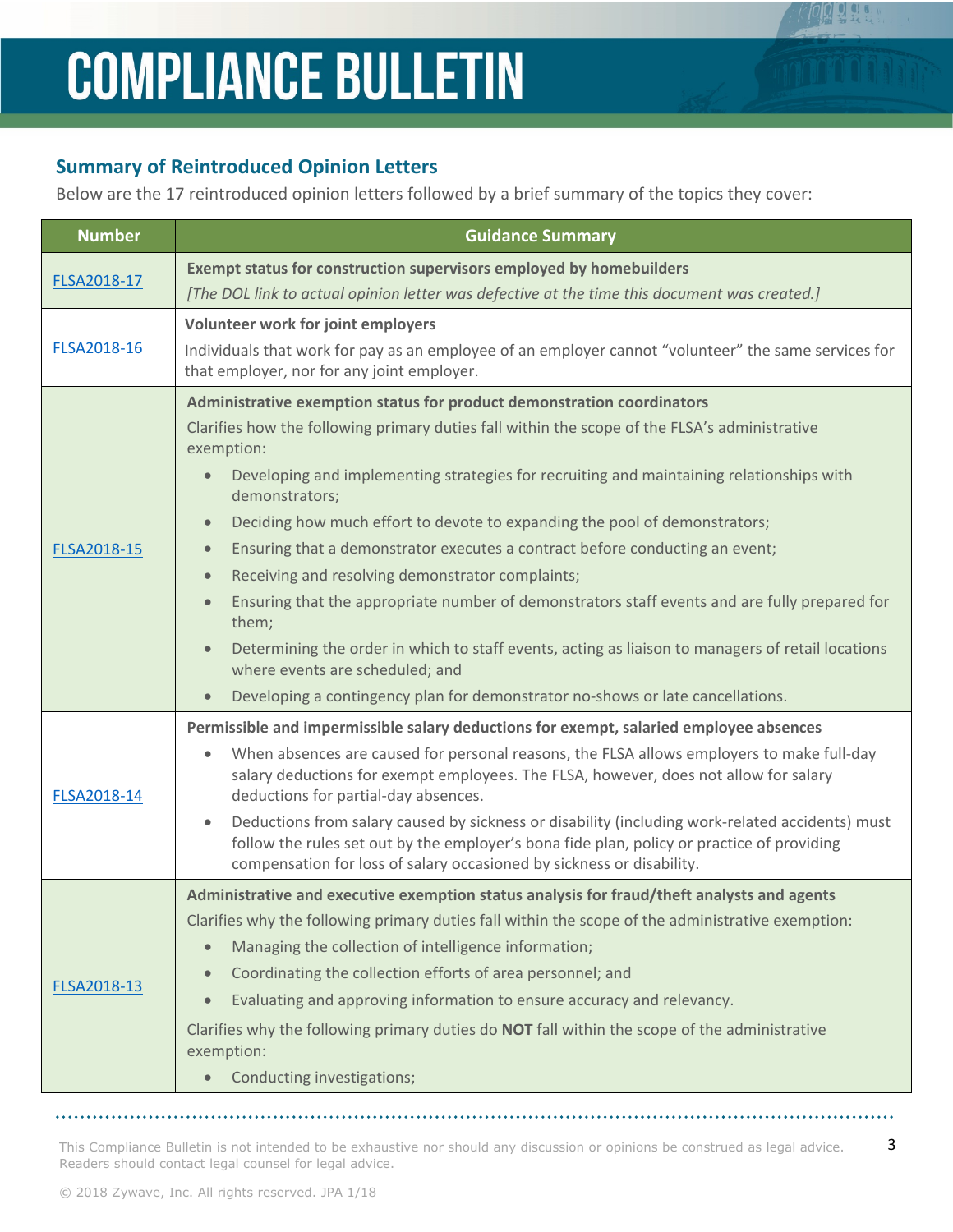| <b>Number</b> | <b>Guidance Summary</b>                                                                                                                                                                                                                                                                                                                                                                                                                                                                                                                                                                                                                                                                                                                                                                                                                                                                                                                                                                                                                                                                                                                                                                                                                                                                                                                                                                                                                                             |
|---------------|---------------------------------------------------------------------------------------------------------------------------------------------------------------------------------------------------------------------------------------------------------------------------------------------------------------------------------------------------------------------------------------------------------------------------------------------------------------------------------------------------------------------------------------------------------------------------------------------------------------------------------------------------------------------------------------------------------------------------------------------------------------------------------------------------------------------------------------------------------------------------------------------------------------------------------------------------------------------------------------------------------------------------------------------------------------------------------------------------------------------------------------------------------------------------------------------------------------------------------------------------------------------------------------------------------------------------------------------------------------------------------------------------------------------------------------------------------------------|
|               | Collecting and analyzing data; and<br>$\bullet$                                                                                                                                                                                                                                                                                                                                                                                                                                                                                                                                                                                                                                                                                                                                                                                                                                                                                                                                                                                                                                                                                                                                                                                                                                                                                                                                                                                                                     |
|               | Producing analytical reports.<br>$\bullet$                                                                                                                                                                                                                                                                                                                                                                                                                                                                                                                                                                                                                                                                                                                                                                                                                                                                                                                                                                                                                                                                                                                                                                                                                                                                                                                                                                                                                          |
| FLSA2018-12   | Administrative exemption status for consultants, clinical coordinators, coordinators and business<br>development managers<br>Clarifies why the following primary duties fall within the scope of the administrative exemption:<br>Screening, interviewing and recommending candidates for hiring;<br>$\bullet$<br>Supervising and counseling to resolve issues regarding housing complaints and timeliness of<br>payroll;<br>Addressing client facility concerns regarding problems directly;<br>Working with client facilities to monitor performance;<br>Serving as second-line supervisors to counsel and discipline employees regarding clinical and<br>behavioral issues;<br>Analyzing existing market conditions to determine needs, competitors' capabilities, and<br>competitive billing and pay rates;                                                                                                                                                                                                                                                                                                                                                                                                                                                                                                                                                                                                                                                     |
|               | Training consultants and other employees; and<br>Analyzing client facilities' staffing needs, bill rate tolerance and contract expectations.                                                                                                                                                                                                                                                                                                                                                                                                                                                                                                                                                                                                                                                                                                                                                                                                                                                                                                                                                                                                                                                                                                                                                                                                                                                                                                                        |
| FLSA2018-11   | Including "job bonuses" in the regular rate<br>All remuneration paid for employment must be included in the regular rate unless it is explicitly<br>excluded under the law.                                                                                                                                                                                                                                                                                                                                                                                                                                                                                                                                                                                                                                                                                                                                                                                                                                                                                                                                                                                                                                                                                                                                                                                                                                                                                         |
| FLSA2018-10   | Exempt status analyses for residential construction project supervisor<br>Clarifies why the following primary duties fall within the scope of the administrative exemption:<br>Evaluating the quality and efficiency of subcontractors' and suppliers' work;<br>$\bullet$<br>Having authority to stop subcontractor work to correct any observed deficiencies, and may<br>require subcontractors to remove any of their employees from the worksite;<br>If necessary, recommending the dismissal of subcontractors and suppliers whose work is not<br>satisfactory;<br>Providing significant input as to who will be re-contracted for future services;<br>Making sure there are no conflicts between the plans and the actual construction of the home;<br>Negotiating the best solution for any issue that may arise with a building inspector, subcontractor<br>or supplier; and<br>Scheduling the subcontractors and suppliers and committing the homebuilding company to pay<br>when appropriate.<br>Ordinary inspection work generally does NOT meet the duties requirements for the administrative<br>exemption. Ordinary inspection includes inspecting the work of subcontractors to ensure compliance<br>with the builder's plans to schedule subcontractors and supplies to ensure they were both in place at<br>the proper time. The fact that the work is important to the company, affecting its profitability and<br>reputation, is not dispositive. |

This Compliance Bulletin is not intended to be exhaustive nor should any discussion or opinions be construed as legal advice. 4 Readers should contact legal counsel for legal advice.

 $\ddotsc$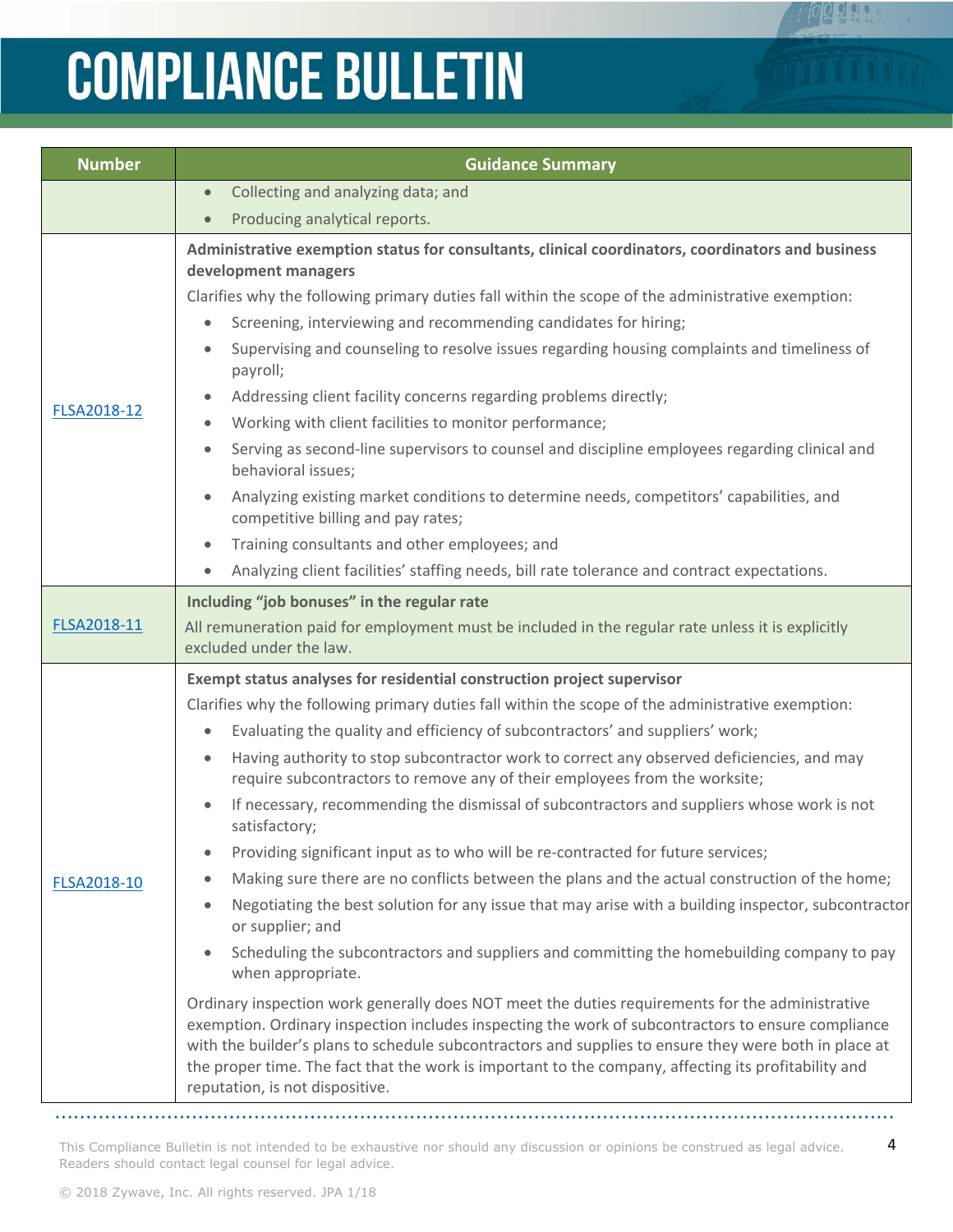| <b>Number</b>     | <b>Guidance Summary</b>                                                                                                                                                                                                                                                                                                                                                                                                                                                                                                                                                                                                                                                                                                                                                                    |
|-------------------|--------------------------------------------------------------------------------------------------------------------------------------------------------------------------------------------------------------------------------------------------------------------------------------------------------------------------------------------------------------------------------------------------------------------------------------------------------------------------------------------------------------------------------------------------------------------------------------------------------------------------------------------------------------------------------------------------------------------------------------------------------------------------------------------|
| <b>FLSA2018-9</b> | Year-end nondiscretionary bonus and the regular wage rate<br>An employer may exclude previous payments properly excluded from the regular rate under Section<br>7(e) of the FLSA when calculating a year-end bonus that is based on a percentage of an employee's<br>total straight-time and overtime earnings.                                                                                                                                                                                                                                                                                                                                                                                                                                                                            |
| <b>FLSA2018-8</b> | Administrative exemption status for client service managers<br>Clarifies why the following primary duties fall within the scope of the administrative exemption:<br>Comparing and evaluating possible courses of conduct and acting or making a decision after the<br>$\bullet$<br>various possibilities have been considered;<br>Having the authority to execute insurance and finance contracts and legally bind the agency and<br>its clients;<br>Consulting with clients to identify risk and exposure, advising on determining proper values for<br>the clients' assets, and then recommending solutions to manage the clients' risk and exposure;<br>and<br>Acting as an insurance advisor and consultant to the agency's clients, not selling an insurance<br>$\bullet$<br>product. |
| <b>FLSA2018-7</b> | Exempt employee salary deductions for full-day absences based on hours missed<br>An employer may calculate a deduction for a full-day absence based on the number of hours actually<br>missed. However, deductions are not permissible if the employee is absent for less than one full day<br>of work.                                                                                                                                                                                                                                                                                                                                                                                                                                                                                    |
| <b>FLSA2018-6</b> | <b>Exempt status for coaches</b><br>Coaches qualify for the teacher exemption if their primary duty is teaching and imparting<br>$\bullet$<br>knowledge to students in an educational establishment.<br>Coaches whose primary duties are not related to teaching-for example, performing general<br>$\bullet$<br>clerical or administrative tasks for the school unrelated to teaching, including the recruitment of<br>students to play sports, or performing manual labor-do not qualify for the teacher exemption.<br>There is no requirement that the employee possess a teaching certificate to qualify for the<br>exemption.<br>There is no minimum education or academic degree required under the regulations for the<br>teacher exemption.                                        |
| <b>FLSA2018-5</b> | Regular rate calculation for firefighters and alarm operators<br>Under Section 7(k) and 29 C.F.R. § 553.230, firefighters may be scheduled for a work period<br>$\bullet$<br>between seven and 28 days, as long as the ratio between maximum hours worked and days in<br>the work period bears the same relationship as 28 days bears to 212 hours, as 159 hours in 21<br>days does.<br>The FLSA requires pay only for hours actually worked and not for holidays or vacation time.<br>The FLSA does not dictate the method of regular rate calculation for non-overtime hours so long<br>as the minimum wage is met for all hours.                                                                                                                                                        |

This Compliance Bulletin is not intended to be exhaustive nor should any discussion or opinions be construed as legal advice. 5 Readers should contact legal counsel for legal advice.

 $\overline{a}$  and  $\overline{a}$